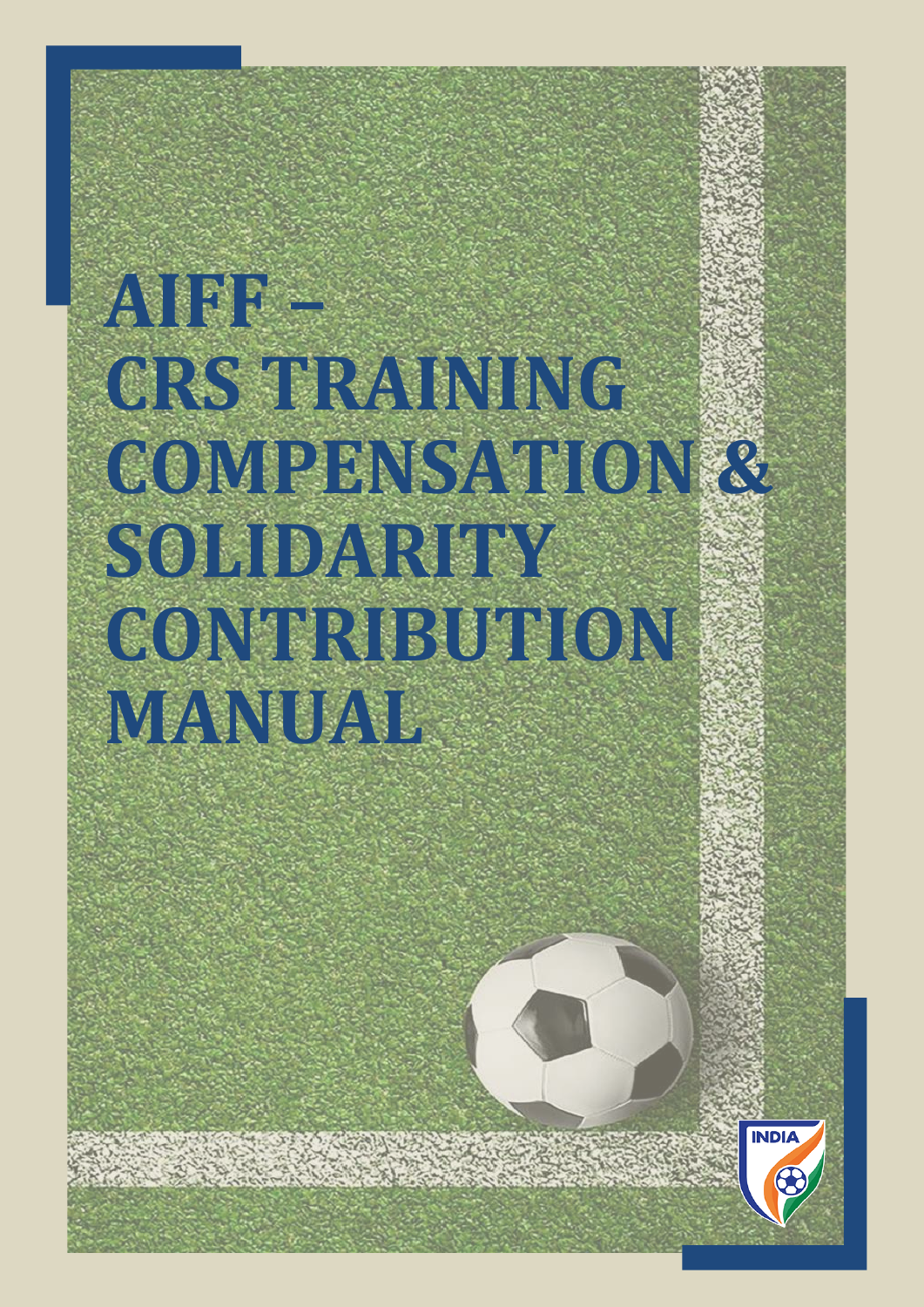- The AIFF from season 2022-23 is introducing automated system to calculate training compensation (TC) and solidarity contribution (SC) to help and support clubs in calculating and tracking the payments. The TC and SC section is integrated with the CRS transfer and automatically shows the amount of TC and SC in the Payment Section, as explained in the CRS mannual. The TC & SC will be calculated automatically by the CRS system.
- The clubs will be able to track the TC & SC payments which are due to them and further, payments which needs to be paid by them to the former trainee clubs and the AIFF.
- The idea behind introducing the automated system is to help and support clubs in calculating the training compensation, further, having the payment and all the entries online over the CRS will help the clubs to keep a track of the payments. It will make the system organised, efficient and transparent for the stakeholders.
- The Solidarity Contribution is only applicable or triggered if there is a transfer fee and/or loan fee involved in registering a player.
- As per article 3 Annexe 4 of the AIFF Regulations on the Status and Transfer of Players, 2021, it is the responsibility of the engaging/new club to pay TC and/or SC within 30 days registering the player over the CRS system.
- NOTE Please note that the responsibility of calculating the TC is of the new clubs only, as outlined under article 7 of Annexe 4 of the AIFF Regulations on the Status and Transfer of Players, 2021. The system which depends on player career history and other factors, at times, might calculate incorrect amount of TC & SC. The AIFF will not be responsible in any manner whatsoever, if there is an error in calculation of the TC & SC. We encourage clubs to manually calculate the TC and SC and use automated system as secondary source. Any error by the system will be only rectified upon receiving request by the club. In event of a transfer deadline, if the club believes the calculation done by the system is wrong, we urge the club to first complete the transfer, later, the AIFF can amend the TC & SC calculation in the CRS.
- Error in TC Calculation by the CRS System –

If the new club believes that there is an error in TC calculation by the CRS system, still the new club can go ahead and submit the transfer. Post submitting the transfer, the club shall send an email to [psd@the-aiff.com](mailto:psd@the-aiff.com) with the calculation done by the club.

The AIFF will check both the system and the club's calculation. If the club's calculation is correct and the CRS calculation is wrong, then the AIFF from the backend shall correct the TC & SC amount.

# **CENTRALISED REGISTRATION SYSTEM (CRS) – TRAINING COMPENSATION AND SOLIDARITY CONTRIBUTION**

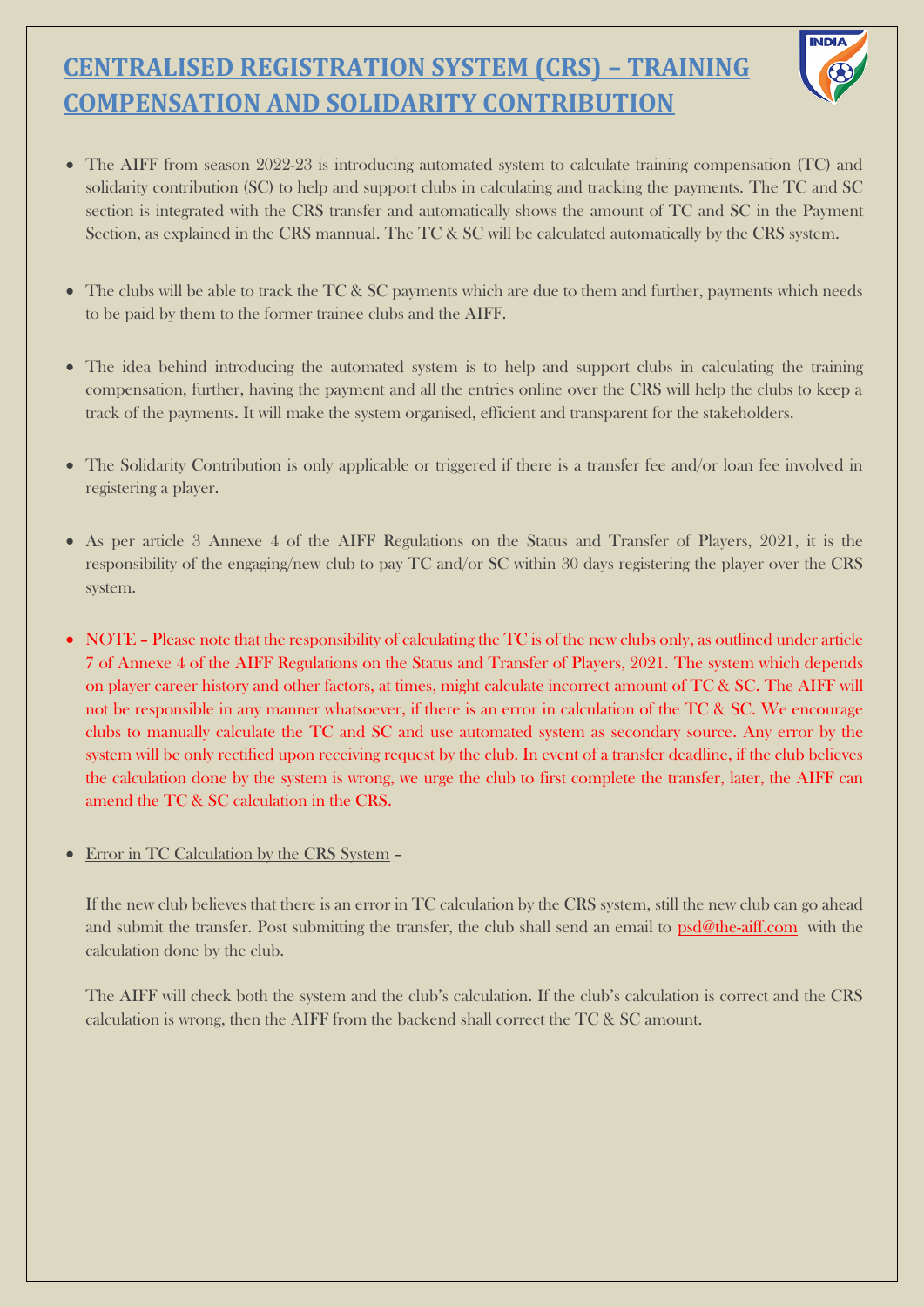# TC & SC - CRS TRANSFER PAGE



#### STEP 1

- On the CRS transfer page of payment section, the engaging club shall see TC section, as shown in the picture & SC section, if applicable. The system will automatically calculate the TC & SC amount and will show the amount and the name of the club to whom TC needs to be paid.
- The amount part is divided in three sections - "Club Amount" i.e., 96% of TC payables to trainee club(s); "Administrative Charges" i.e., 4% of TC payable to the AIFF and Total Amount i.e., 100%.
- The TC & SC amount shall be paid separately to the trainee club(s) and the AIFF. Further, there will be an additional of 18% GST applicable to the amount mentioned in the TC & SC tab.

 $\mathbf{u}$ 

| <b>INDIA</b>                                             |       | <b>Competition Management</b> |             | <b>Registration System</b> | Accreditation System                            | <b>TW</b> |
|----------------------------------------------------------|-------|-------------------------------|-------------|----------------------------|-------------------------------------------------|-----------|
| <b>ALL INDIA</b><br><b>FOOTBALL</b><br><b>FEDERATION</b> |       |                               |             |                            | Training Compensation & Solidarity Contribution |           |
|                                                          |       | Payables                      | Receivables |                            |                                                 |           |
| » PLAYER MANAGEMENT                                      |       | All<br>Pending                | Paid        | Confirmed                  |                                                 |           |
| 學<br>Players                                             | ∢     | No data found                 |             |                            |                                                 |           |
| <b>Grassroot Players</b><br>學                            | $\,<$ |                               |             |                            |                                                 |           |
| Renewals<br>a.                                           | ₹     |                               |             |                            |                                                 |           |
| $\rightleftarrows$ Transfers                             | ≺     |                               |             |                            |                                                 |           |
| TC / Solidarity<br>РG,                                   |       |                               |             |                            |                                                 |           |
| % Pending Payments                                       |       |                               |             |                            |                                                 |           |
| Transactions<br>$\bullet$                                |       |                               |             |                            |                                                 |           |
| Club Profile<br>ø                                        |       |                               |             |                            |                                                 |           |

| Dempo Sports Club<br>1<br>196000<br>4000<br>200000<br>2<br>Churchill Brothers FC Goa<br>196000<br>4000<br>200000<br><b>Current Registration</b><br><b>Transfer Charges</b><br>Renewal Charges<br>31-May-2022<br>7500<br>2500<br>Total<br>Discount<br><b>Final Amount</b><br>10000<br>1250<br>8750 |
|---------------------------------------------------------------------------------------------------------------------------------------------------------------------------------------------------------------------------------------------------------------------------------------------------|
|                                                                                                                                                                                                                                                                                                   |
|                                                                                                                                                                                                                                                                                                   |
|                                                                                                                                                                                                                                                                                                   |
|                                                                                                                                                                                                                                                                                                   |
|                                                                                                                                                                                                                                                                                                   |
|                                                                                                                                                                                                                                                                                                   |
|                                                                                                                                                                                                                                                                                                   |
|                                                                                                                                                                                                                                                                                                   |
|                                                                                                                                                                                                                                                                                                   |
|                                                                                                                                                                                                                                                                                                   |
|                                                                                                                                                                                                                                                                                                   |
|                                                                                                                                                                                                                                                                                                   |
|                                                                                                                                                                                                                                                                                                   |
|                                                                                                                                                                                                                                                                                                   |
|                                                                                                                                                                                                                                                                                                   |
|                                                                                                                                                                                                                                                                                                   |
|                                                                                                                                                                                                                                                                                                   |
|                                                                                                                                                                                                                                                                                                   |
|                                                                                                                                                                                                                                                                                                   |
|                                                                                                                                                                                                                                                                                                   |
|                                                                                                                                                                                                                                                                                                   |
|                                                                                                                                                                                                                                                                                                   |
|                                                                                                                                                                                                                                                                                                   |
|                                                                                                                                                                                                                                                                                                   |
|                                                                                                                                                                                                                                                                                                   |
|                                                                                                                                                                                                                                                                                                   |
|                                                                                                                                                                                                                                                                                                   |
|                                                                                                                                                                                                                                                                                                   |
|                                                                                                                                                                                                                                                                                                   |
|                                                                                                                                                                                                                                                                                                   |
|                                                                                                                                                                                                                                                                                                   |
|                                                                                                                                                                                                                                                                                                   |
|                                                                                                                                                                                                                                                                                                   |
|                                                                                                                                                                                                                                                                                                   |
|                                                                                                                                                                                                                                                                                                   |
|                                                                                                                                                                                                                                                                                                   |
|                                                                                                                                                                                                                                                                                                   |
|                                                                                                                                                                                                                                                                                                   |
|                                                                                                                                                                                                                                                                                                   |
|                                                                                                                                                                                                                                                                                                   |
|                                                                                                                                                                                                                                                                                                   |
|                                                                                                                                                                                                                                                                                                   |
|                                                                                                                                                                                                                                                                                                   |
|                                                                                                                                                                                                                                                                                                   |
|                                                                                                                                                                                                                                                                                                   |
|                                                                                                                                                                                                                                                                                                   |
|                                                                                                                                                                                                                                                                                                   |
|                                                                                                                                                                                                                                                                                                   |
|                                                                                                                                                                                                                                                                                                   |
| <b>STEP 2</b>                                                                                                                                                                                                                                                                                     |
|                                                                                                                                                                                                                                                                                                   |
|                                                                                                                                                                                                                                                                                                   |
|                                                                                                                                                                                                                                                                                                   |
|                                                                                                                                                                                                                                                                                                   |
|                                                                                                                                                                                                                                                                                                   |
| • Once the transfer is approved, the                                                                                                                                                                                                                                                              |

click on the tab "TC/ Solidarity" (as

shown in the pic).

• All clubs shall have "TC/Solidarity" section on their CRS page.

• The TC & SC page contains two sections – "Payables and Receivables".

• Once a transfer is approved by the AIFF, for new club - the TC or SC payable will go to Payables Section. And for trainee/former club(s) – the TC or SC receivable will be in Received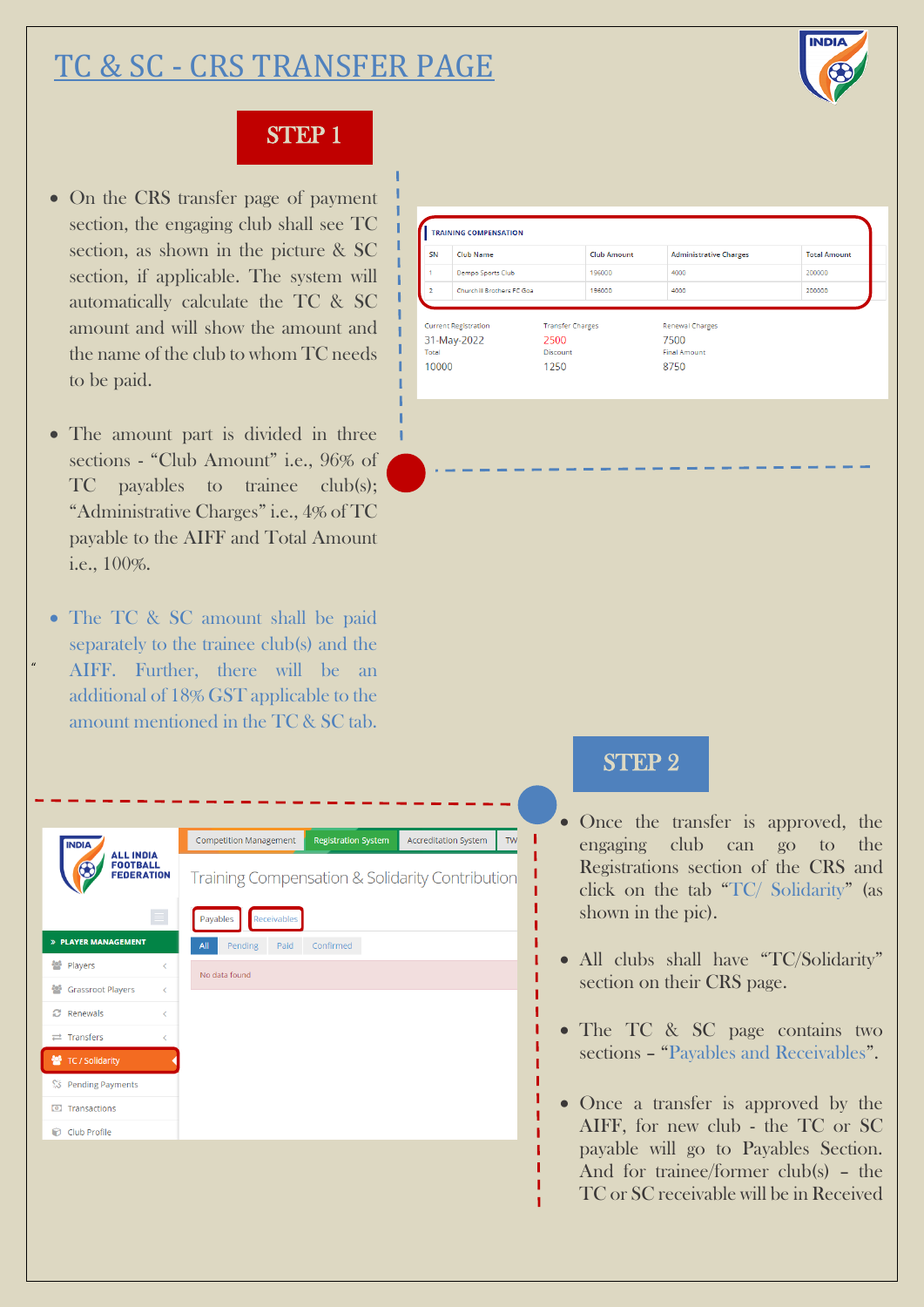# PAYBLE SECTION –



#### STEP 3

- Once the transfer is approved, the TC and/or SC to be paid by the new club (payee club) will be added in the "Payables" tab in the CRS page of the engaging/new club, as shown in the picture.
- This will show all transfer(s) in which TC and SC is paid and/or to be paid to the trainee/ former clubs. It is further divided into four (4) sections as "ALL" – shows all the cases of TC & SC paid or payable by that relevant club. Second is "PENDING" – the cases for which the club is yet to pay TC & SC to the trainee clubs. Third is "PAID" – shows the list of transfer for which TC and SC is paid but the same has not been confirmed by the trainee club(s). And the last fourth tab is "CONFIMRED", shows transfer for which TC and/or SC is paid and confirmed by the trainee club.
- These tabs contain information about the TC and/or SC such as Transfer ID, New Club name (Payee Club name), Trainee Club Name, Amount to Club and Amount to the AIFF as administrative amount, Sender remarks, Receiver remarks, attachment(s) and other information.
- For example, here the new/engaging club, Bengaluru FC (CRS club profile) has 4 entries of TC and/or

SC payable to the trainee/former clubs i.e., Churchill Brothers and Dempo Sports Club. The Amount 1,96,000 is payable to the relevant trainee club and 4,000 is to the AIFF plus 18% GST is applicable on these amounts. These entries will also reflect in the Received Section of TC/Solidarity tab of the CRS page of Churchill Brother and Dempo Sports Club.

| Pavables  | Receivables             |                          |                                   |                                                               |                                    |                                      |                                      |                   |                                       |                          |                       |
|-----------|-------------------------|--------------------------|-----------------------------------|---------------------------------------------------------------|------------------------------------|--------------------------------------|--------------------------------------|-------------------|---------------------------------------|--------------------------|-----------------------|
| All       | Pending<br>Paid         | Confirmed                |                                   |                                                               |                                    |                                      |                                      |                   |                                       |                          |                       |
| $SN \div$ | ÷<br><b>Transfer Id</b> | ÷<br><b>Type</b>         | From<br>٠<br>Club                 | To Club $\div$                                                | Club<br>$\ddot{\bullet}$<br>Amount | Administrative $\epsilon$<br>Charges | <b>Total</b><br>$\ddot{ }$<br>Amount | Attachment $\div$ | Sender<br>$\ddot{\bullet}$<br>Remarks | Receiver<br>÷<br>Remarks | #                     |
|           |                         |                          |                                   |                                                               |                                    |                                      |                                      |                   |                                       |                          |                       |
|           | 2022MAYTR38791          | Training<br>Compensation | Bengaluru<br>Football Club        | Dempo<br>Sports Club<br><b>Bank Details</b>                   | 196000                             | 4000                                 | 200000                               |                   |                                       | Received                 |                       |
| 2         | 2022MAYTR38791          | Training<br>Compensation | Bengaluru<br><b>Football Club</b> | Churchill<br><b>Brothers FC</b><br>Goa<br><b>Bank Details</b> | 196000                             | 4000                                 | 200000                               | View              |                                       |                          | <b>Add Attachment</b> |
| В         | 2022MAYTR38791          | Solidarity               | Bengaluru<br>Football Club        | Dempo<br>Sports Club<br><b>Bank Details</b>                   | 196000                             | 4000                                 | 200000                               |                   |                                       | Received                 |                       |
| 4         | 2022MAYTR38791          | Solidarity               | Bengaluru<br>Football Club        | Churchill<br><b>Brothers FC</b><br>Goa<br><b>Bank Details</b> | 196000                             | 4000                                 | 200000                               |                   |                                       |                          | <b>Add Attachment</b> |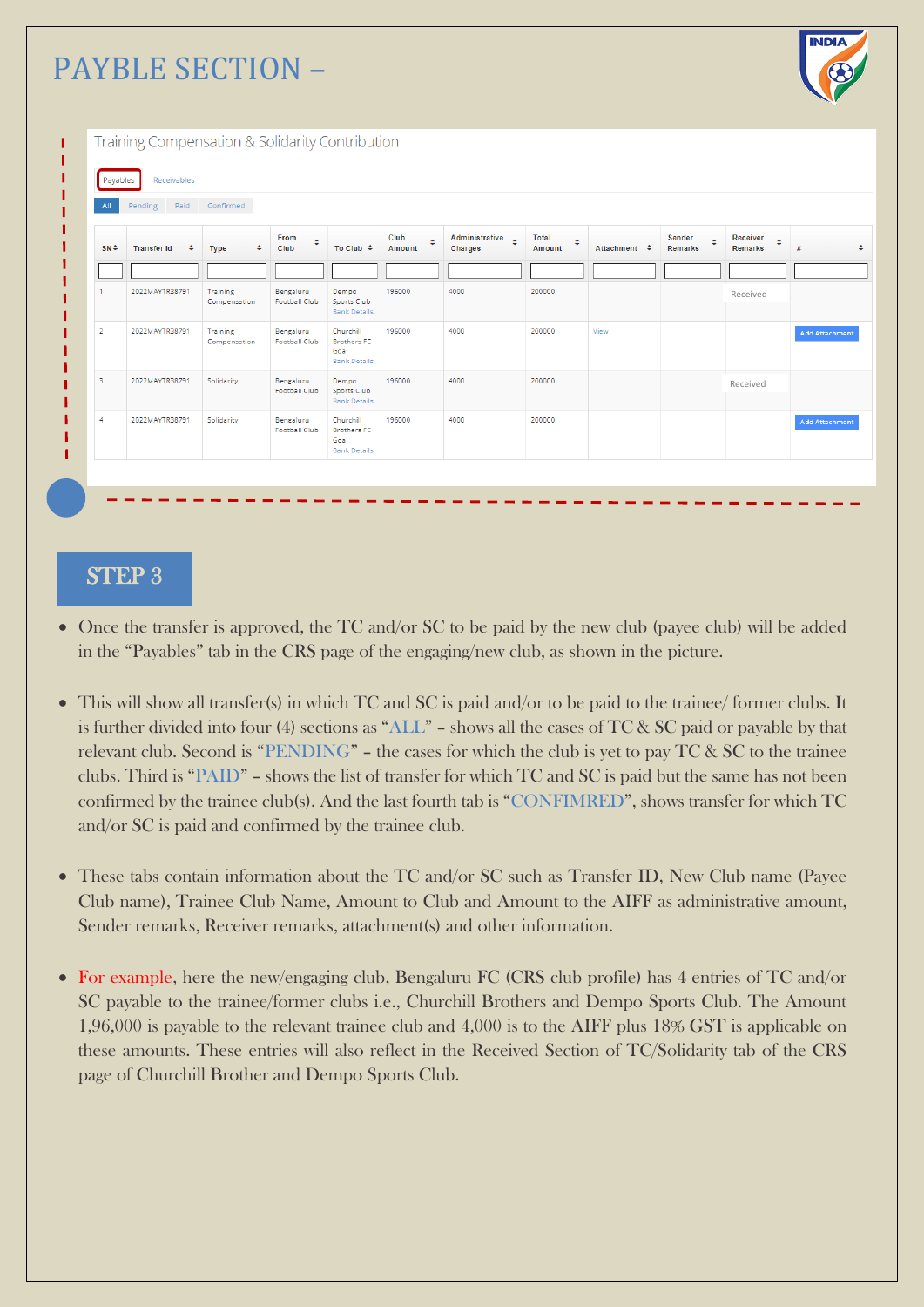# PAYBLE SECTION – Pending Tab



| $SN \div$ | ÷<br><b>Transfer Id</b> | $\div$<br><b>Type</b> | From<br>÷<br>Club          | To Club $\div$                                                | Club<br>÷<br>Amount | Administrative $\div$<br>Charges | <b>Total</b><br>÷<br>Amount | Attachment ≑ | Sender<br>$\ddot{\bullet}$<br>Remarks | Receiver<br>÷<br>Remarks |                       |
|-----------|-------------------------|-----------------------|----------------------------|---------------------------------------------------------------|---------------------|----------------------------------|-----------------------------|--------------|---------------------------------------|--------------------------|-----------------------|
|           |                         |                       |                            |                                                               |                     |                                  |                             |              |                                       |                          |                       |
|           | 2022MAYTR38791          | Solidarity            | Bengaluru<br>Football Club | Churchill<br><b>Brothers FC</b><br>Goa<br><b>Bank Details</b> | 196000              | 4000                             | 200000                      |              |                                       |                          | <b>Add Attachment</b> |

#### STEP 4

- The "Pending" tab of Payable section will show the payments of TC and/or SC that needs to be made by the new club to the trainee/former club(s). Th payment shall not be made via the CRS system but outside the system by directly paying to the trainee club(s) and the AIFF in their bank account.
- In this section, the new club can take the bank details of the trainee club by selecting Bank Details part, as shown in the picture as the red line. Please note, all clubs are requested to update their bank details in the Club Details/Information page of the CRS.
- After making the requisite payment mentioned under the header "Club Amount" to the trainee club, the club will have to upload the payment proof by going to "Add Attachment" tab.
- Note The amount mentioned on the CRS page is without the GST. The engaging club shall add 18% GST and pay to the trainee club(s) and to the AIFF.
- Once the payment proof is attached and submitted by the payee/new club, this transfer will move from "Pending" to "Paid" of the engaging/new club. This payment receipt will go to the trainee club in Receivable section for its confirmation. The trainee club will check the payment receipt, upon its confirmation it will put a remark confirmed.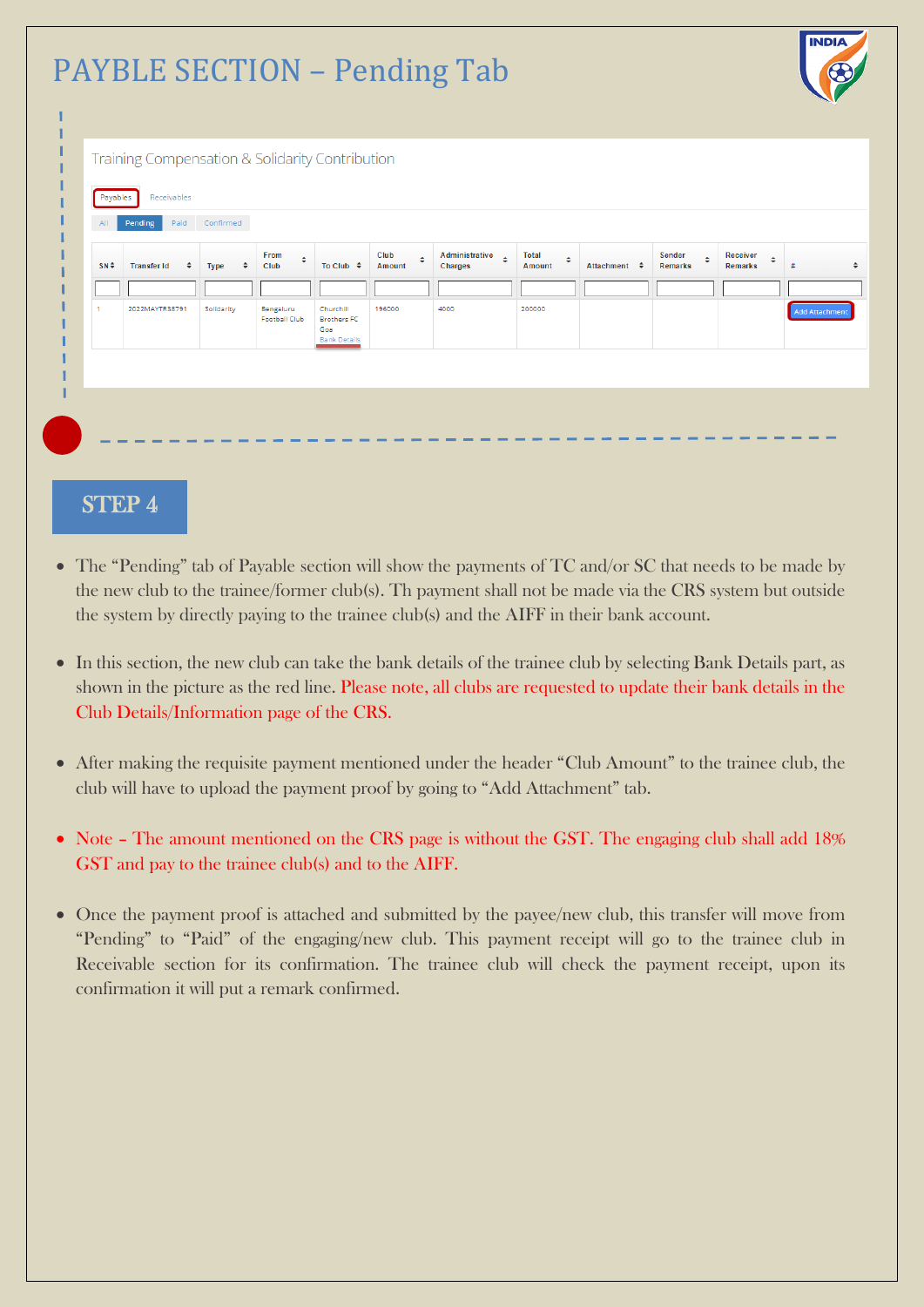# PAYBLE SECTION – Paid Tab



| All       | Paid<br>Pending | Confirmed                |                            |                                                               |                                    |                                  |                      |                   |                        |                                             |                       |
|-----------|-----------------|--------------------------|----------------------------|---------------------------------------------------------------|------------------------------------|----------------------------------|----------------------|-------------------|------------------------|---------------------------------------------|-----------------------|
| $SN \div$ |                 | $\div$<br><b>Type</b>    | From<br>٠<br>Club          | To Club $\div$                                                | Club<br>$\ddot{\bullet}$<br>Amount | Administrative $\div$<br>Charges | Total<br>÷<br>Amount | Attachment $\div$ | Sender<br>٠<br>Remarks | Receiver<br>$\ddot{\phantom{1}}$<br>Remarks | #                     |
|           |                 |                          |                            |                                                               |                                    |                                  |                      |                   |                        |                                             |                       |
| -1        | 2022MAYTR38791  | Training<br>Compensation | Bengaluru<br>Football Club | Churchill<br><b>Brothers FC</b><br>Goa<br><b>Bank Details</b> | 196000                             | 4000                             | 200000               | View              |                        |                                             | <b>Add Attachment</b> |
|           |                 |                          |                            |                                                               |                                    |                                  |                      |                   |                        |                                             |                       |

#### STEP<sub>5</sub>

- The "Paid" tab of Payable section will show the transfer(s) for which the payment has been made by the new club. That particular transfer will automatically move from Pending tab to Paid tab upon uploading the payment proof in Pending tab.
- The paid tab shows the transfer(s) for which payment has been made along with the payment proof however, the receipt of payment has not been confirmed by the trainee club yet.
- Once the attachment of payment proof is added and submitted by the payee/new club, the same will go to the trainee club in Receivable section for its confirmation. The trainee club will check the payment receipt, upon its confirmation it will put a remark such as Received or Confirmed. Upon trainee club confirming the payment, this transfer will automatically move to Confirmed tab of the Payables section of the new/engaging club.

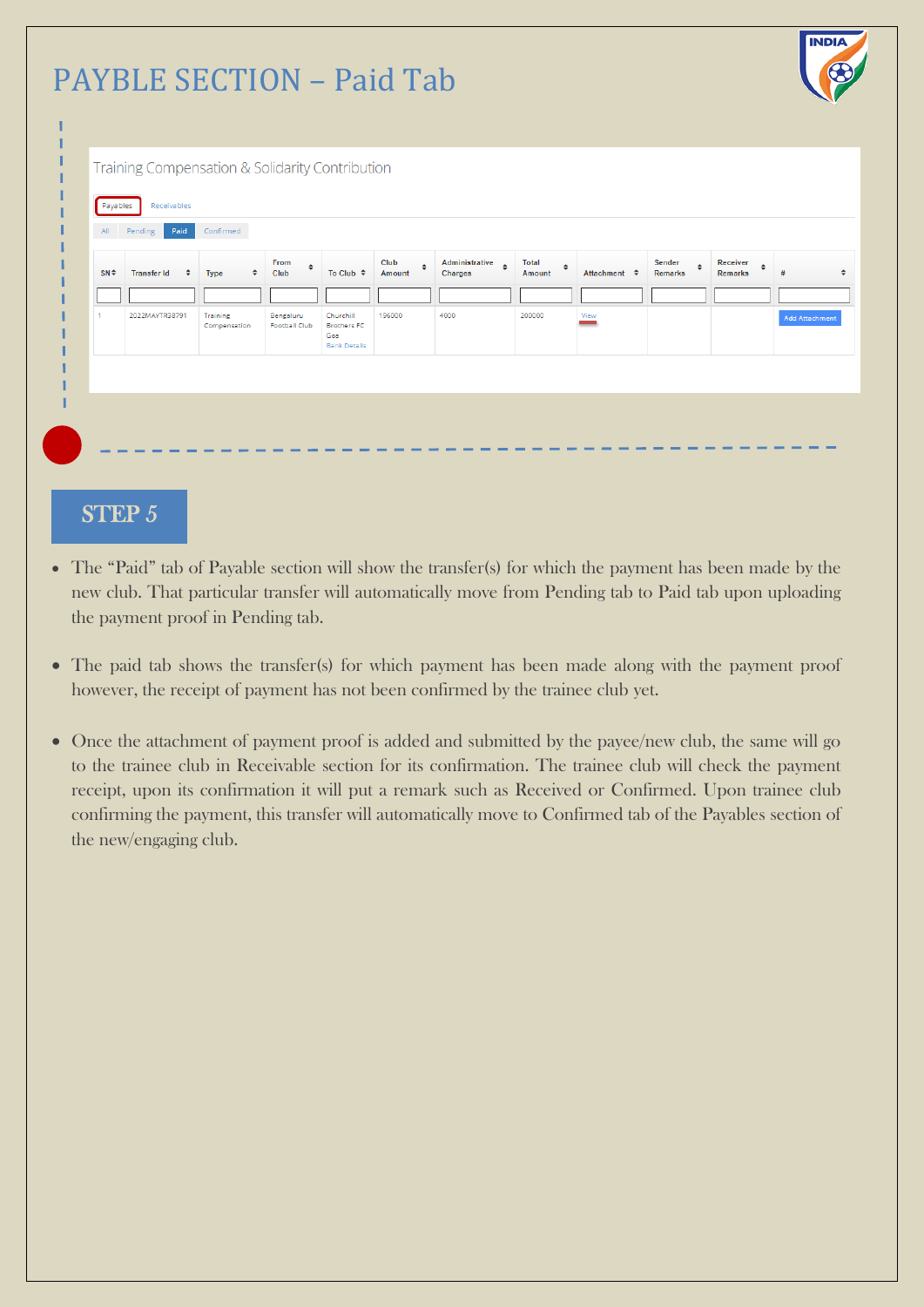# PAYBLE SECTION – Confirmed Tab



### STEP 6

ׇ֬֕

i<br>I

- Upon the confirmation of payment received by the trainee club, that transfer will show in the "Confirmed" tab of the new club.
- Once the transfer appears in confirmation tab, it means the TC and/or SC due payment to the trainee clubs have been made and the transaction is closed.
- In this example, the trainee club while confirming the payment received made a remark as "Received" which is reflecting in the new club's confirmed tab, as shown in the picture.



| Payables       | Receivables                  |                          |                                   |                                             |               |                                |                |                        |                               |                            |
|----------------|------------------------------|--------------------------|-----------------------------------|---------------------------------------------|---------------|--------------------------------|----------------|------------------------|-------------------------------|----------------------------|
| All            | Paid<br>Pending              | <b>Confirmed</b>         |                                   |                                             |               |                                |                |                        |                               |                            |
| $SN \div$      | $\div$<br><b>Transfer Id</b> | ÷<br>Type                | From Club $\div$                  | <b>To Club</b><br>$\Rightarrow$             | Club Amount ≑ | Administrative<br>٠<br>Charges | Total Amount ≑ | ٠<br><b>Attachment</b> | Sender<br>÷<br><b>Remarks</b> | Receiver<br><b>Remarks</b> |
|                |                              |                          |                                   |                                             |               |                                |                |                        |                               |                            |
|                | 2022MAYTR38791               | Training<br>Compensation | Bengaluru<br>Football Club        | Dempo Sports<br>Club<br><b>Bank Details</b> | 196000        | 4000                           | 200000         |                        |                               | Received                   |
| $\overline{2}$ | 2022MAYTR38791               | Solidarity               | Bengaluru<br><b>Football Club</b> | Dempo Sports<br>Club<br><b>Bank Details</b> | 196000        | 4000                           | 200000         |                        |                               | Received                   |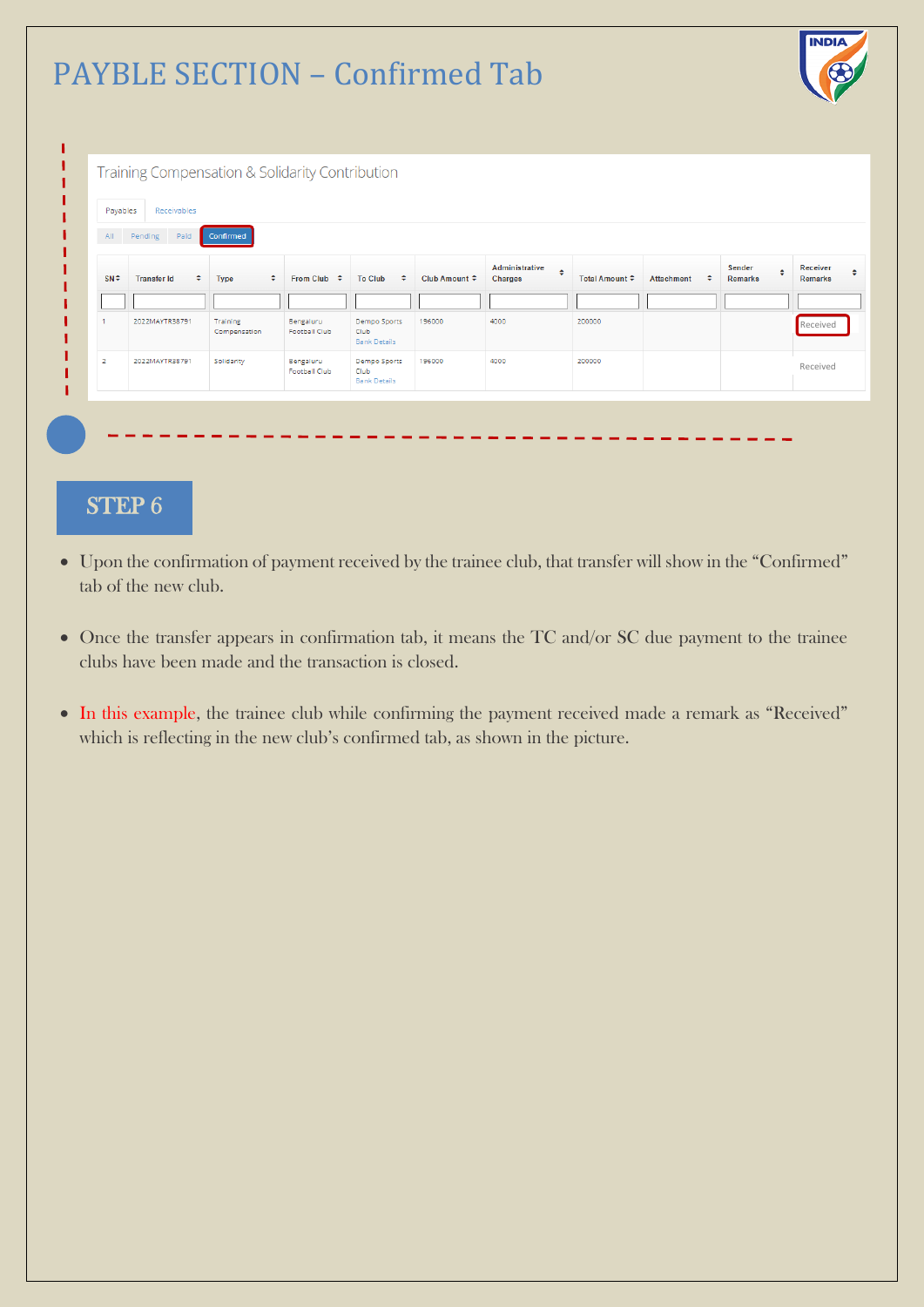# RECIEVABLE SECTION – Clubs



#### STEP 7

- Once a transfer is approved, the TC and/or SC to be received by the trainee/former club(s) will be automatically added in the "Receivables" tab of the trainee/former club CRS page, as shown in the picture.
- The clubs are requested to the check the TC/Solidarity tab in regular intervals to keep a track of the payments to be received and paid.
- This will show all transfers in which the TC and SC is received or yet to be received by the trainee/ former clubs. It is further divided into four (4) sections such as, "ALL" – shows all the cases of TC receivables by that relevant club. Second is "PENDING" – this shows the cases in which the trainee club is yet to receive TC or SC by the new club. Third is "PAID" – this show the list of transfer(s) for which TC and SC is paid by the new club but the same has not been confirmed by trainee/receiving club. And the last fourth tab is "CONFIMRED" which shows transfer(s) for which TC and/or SC is paid and confirmed by the trainee/receiving club.
- These tabs contain information about the TC and/or SC such as Transfer ID, New Club name (Payee Club name), Trainee Club Name, Amount to Club and Amount to the AIFF, attachment and other

#### information.

• For example, here the trainee club is Dempo Sports Club (CRS club profile) which has 2 entries of TC and/or SC receivable by the new/engaging club i.e., Bengaluru Football Club.

|                |                         |                          |                                   | Training Compensation & Solidarity Contribution |                                        |                                               |                      |              |                        |                          |   |
|----------------|-------------------------|--------------------------|-----------------------------------|-------------------------------------------------|----------------------------------------|-----------------------------------------------|----------------------|--------------|------------------------|--------------------------|---|
|                |                         |                          |                                   |                                                 |                                        |                                               |                      |              |                        |                          |   |
| Payables       | Receivables             |                          |                                   |                                                 |                                        |                                               |                      |              |                        |                          |   |
| All            | Pending                 | Paid Confirmed           |                                   |                                                 |                                        |                                               |                      |              |                        |                          |   |
|                |                         |                          |                                   |                                                 |                                        |                                               |                      |              |                        |                          |   |
| $SN \div$      | ÷<br><b>Transfer Id</b> | ÷<br>Type                | From Club $\div$                  | To Club $\div$                                  | Club<br>$\ddot{\phantom{1}}$<br>Amount | Administrative<br>$\ddot{\bullet}$<br>Charges | Total<br>٠<br>Amount | Attachment ≑ | Sender<br>÷<br>Remarks | Receiver<br>٠<br>Remarks | # |
|                |                         |                          |                                   |                                                 |                                        |                                               |                      |              |                        |                          |   |
|                |                         |                          |                                   |                                                 |                                        |                                               |                      |              |                        |                          |   |
| -1             | 2022MAYTR38791          | Training<br>Compensation | Bengaluru<br><b>Football Club</b> | Dempo Sports<br>Club                            | 196000                                 | 4000                                          | 200000               |              |                        | Received                 |   |
|                |                         |                          |                                   | <b>Bank Details</b>                             |                                        |                                               |                      |              |                        |                          |   |
| $\overline{2}$ | 2022MAYTR38791          | Solidarity               | Bengaluru                         | Dempo Sports                                    | 196000                                 | 4000                                          | 200000               |              |                        | Received                 |   |
|                |                         |                          | Football Club                     | Club<br><b>Bank Details</b>                     |                                        |                                               |                      |              |                        |                          |   |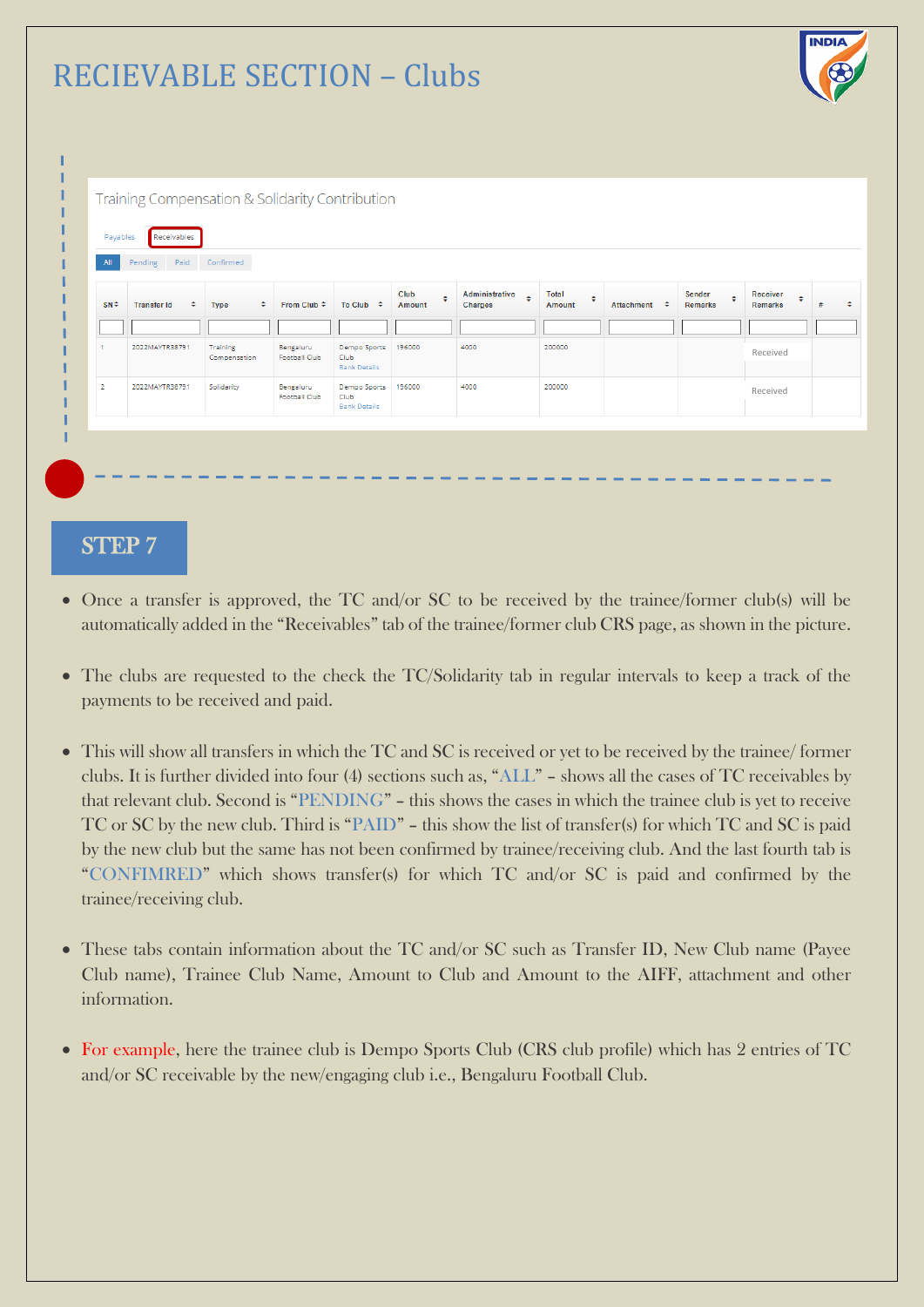|           | Training Compensation & Solidarity Contribution |            |                                   |                                                               |                     |                                |                      |                   |                               |                                 |  |
|-----------|-------------------------------------------------|------------|-----------------------------------|---------------------------------------------------------------|---------------------|--------------------------------|----------------------|-------------------|-------------------------------|---------------------------------|--|
|           |                                                 |            |                                   |                                                               |                     |                                |                      |                   |                               |                                 |  |
| Payables  | Receivables                                     |            |                                   |                                                               |                     |                                |                      |                   |                               |                                 |  |
| All       | Pending<br>Paid                                 | Confirmed  |                                   |                                                               |                     |                                |                      |                   |                               |                                 |  |
| $SN \div$ | ÷<br><b>Transfer Id</b>                         | ÷<br>Type  | From Club $\div$                  | To Club $\div$                                                | Club<br>٠<br>Amount | Administrative<br>÷<br>Charges | Total<br>÷<br>Amount | Attachment $\div$ | Sender<br>٠<br><b>Remarks</b> | Receiver<br>÷<br><b>Remarks</b> |  |
|           |                                                 |            |                                   |                                                               |                     |                                |                      |                   |                               |                                 |  |
|           | 2022MAYTR38791                                  | Solidarity | Bengaluru<br><b>Football Club</b> | Churchill<br><b>Brothers FC</b><br>Goa<br><b>Bank Details</b> | 196000              | 4000                           | 200000               |                   |                               |                                 |  |
|           |                                                 |            |                                   |                                                               |                     |                                |                      |                   |                               |                                 |  |

## STEP 8

- The "Pending" tab of Receivable section will show the payments of TC and/or SC that needs to be made by the new club to the trainee/former club(s).
- Once the payment is made by the new club, the transfer will automatically move from Pending tab to Paid tab.

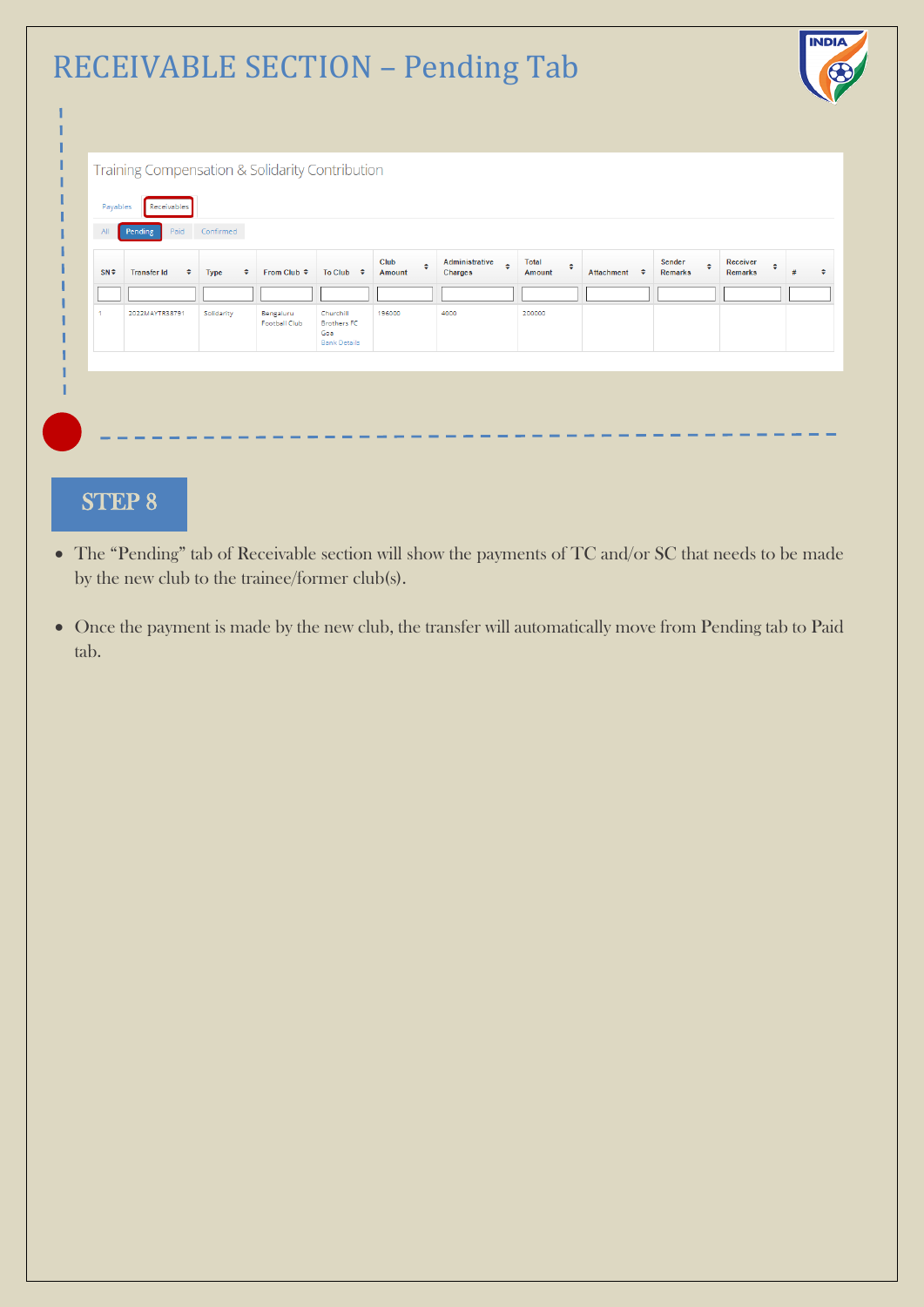# RECEIVABLE SECTION – Paid Tab



| $SN \div$ | $\div$<br><b>Transfer Id</b> | ÷<br>Type                | From<br>÷<br>Club          | To Club $\div$                                                | Club<br>$\ddot{\bullet}$<br>Amount | Administrative $\div$<br>Charges | Total<br>$\ddot{ }$<br>Amount | Attachment ≑ | Sender<br>÷<br>Remarks | Receiver<br>$\Rightarrow$<br>Remarks | #                      |
|-----------|------------------------------|--------------------------|----------------------------|---------------------------------------------------------------|------------------------------------|----------------------------------|-------------------------------|--------------|------------------------|--------------------------------------|------------------------|
|           |                              |                          |                            |                                                               |                                    |                                  |                               |              |                        |                                      |                        |
|           | 2022MAYTR38791               | Training<br>Compensation | Bengaluru<br>Football Club | Churchill<br><b>Brothers FC</b><br>Goa<br><b>Bank Details</b> | 196000                             | 4000                             | 200000                        | View         |                        |                                      | <b>Confirm Payment</b> |

#### STEP 9

- The "Paid" tab of Receivable section will show the transfer(s) for which the payment has been made the new club.
- The club shall select the "View" option to check the payment receipt uploaded by the new club.
- Once, the club is satisfied of the payment received by it from the new club. It shall select the "Confirm Payment" tab, as shown in the picture. It can also insert a remark such as "received or confirmed" while selecting the confirm payment tab. This remark will appear in "Receiver Remark" section to the new club and to the trainee club.
- Upon the trainee club selecting the confirm payment tab, the transfer shall automatically move to the Confirmed tab.